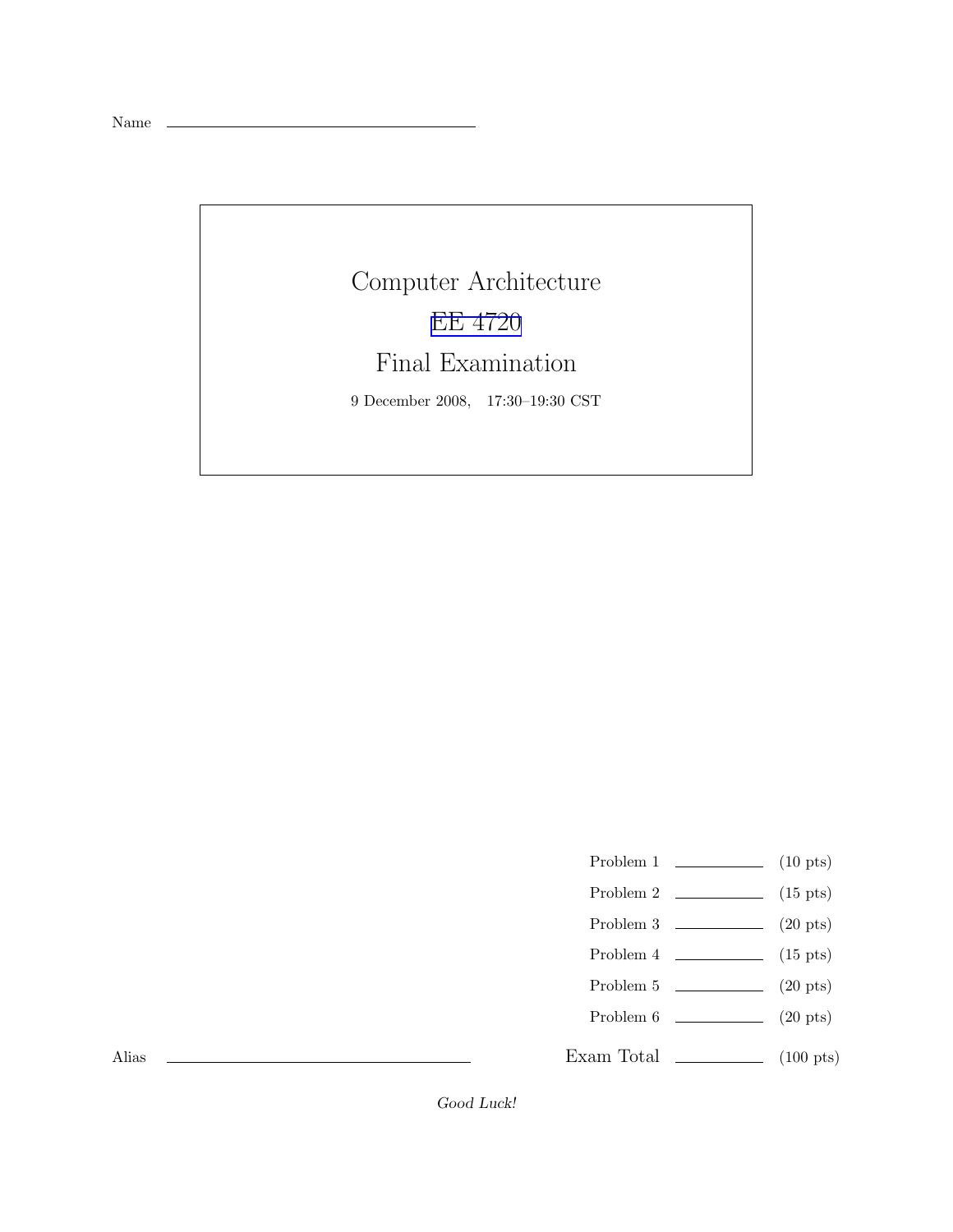Problem 1: (10 pts) Consider a new floating point instruction  $\min d$  which uses a 5-stage computation unit, N1 - N5 (in contrast to FP add's A1-A4). The format and register usage for nin.d is the same as the other FP arithmetic instructions. Modify the implementation below so that it can execute nin.d. *Hint*: This is an easy question, nin.d is just like the FP add and multiply, except it's 5 stages.

Add the datapath components, including the functional unit stages (N1 to N5).

Add control logic for proper write-float and structural hazard detection (as is already present for add  $\mathbf{I}$ and multiply). Be sure not to break existing instructions.

The changes must fit in efficiently with what is already present.

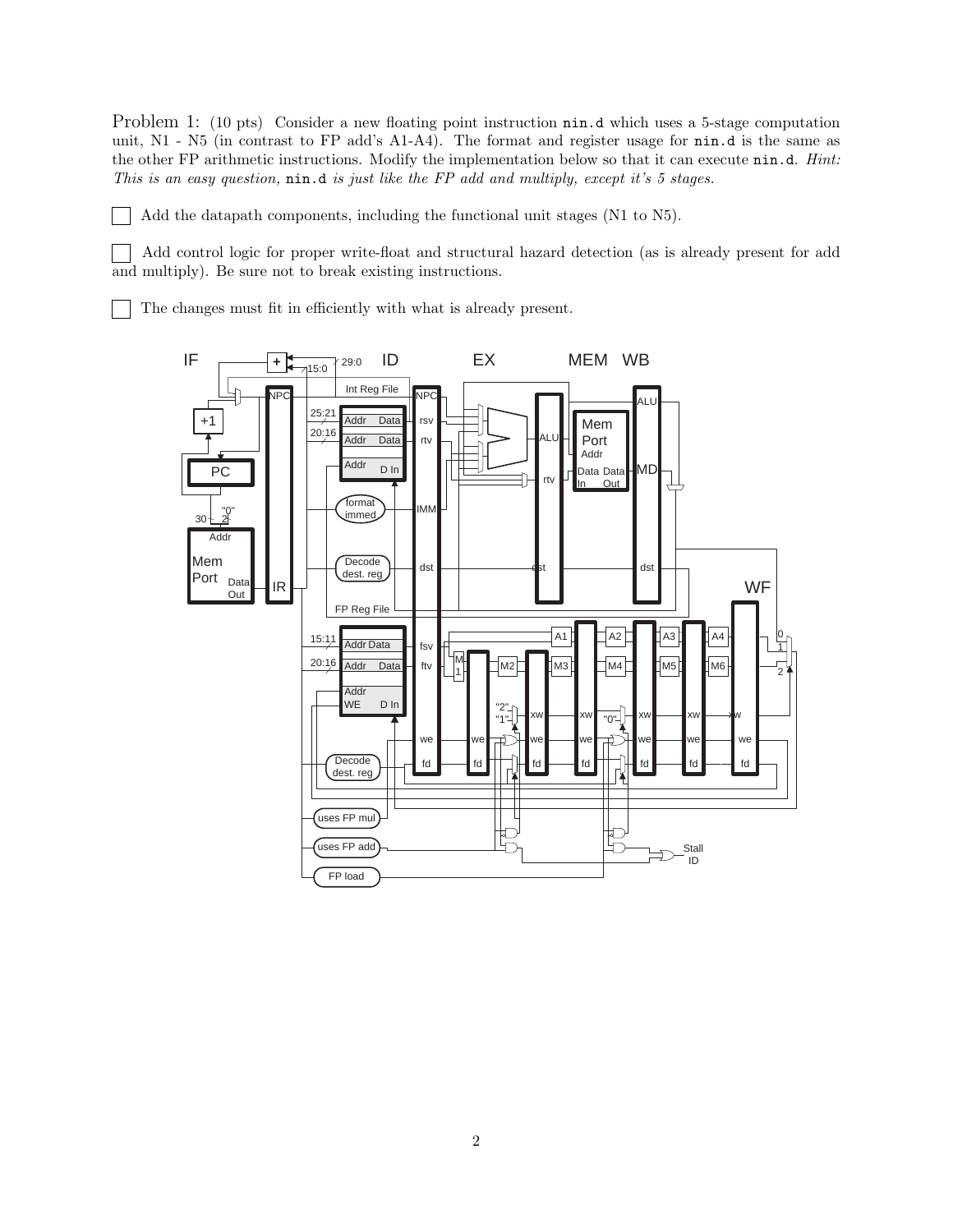Problem 2: (15 pts) With the MIPS implementation illustrated below floating-point add and multiply instructions do not raise precise exceptions. If a programmer needs a precise exception for a particular FP instruction he or she can follow it with a test (test for exception) instruction. In the code below test is used to provide a precise exception for mul.d.

mul.d f2, f2, f6 test sub.d f16, f14, f20

 $\blacksquare$ 

The test instruction will stall in ID for the minimum number of cycles necessary to ensure a precise exception and will suppress a WF if necessary.

(a) Add hardware to implement the test instruction. The output of is test is 1 if a test instruction is in ID. Assume there are  $A4$  and M6 outputs that indicate whether an exception was raised. These can be checked in the middle of the cycle.

Add control logic to stall the pipeline using a new input to the Stall ID or gate. Hint: Very little logic is needed.

Add logic to suppress WF when necessary.

The hardware should work correctly for floating-point multiplies and adds.

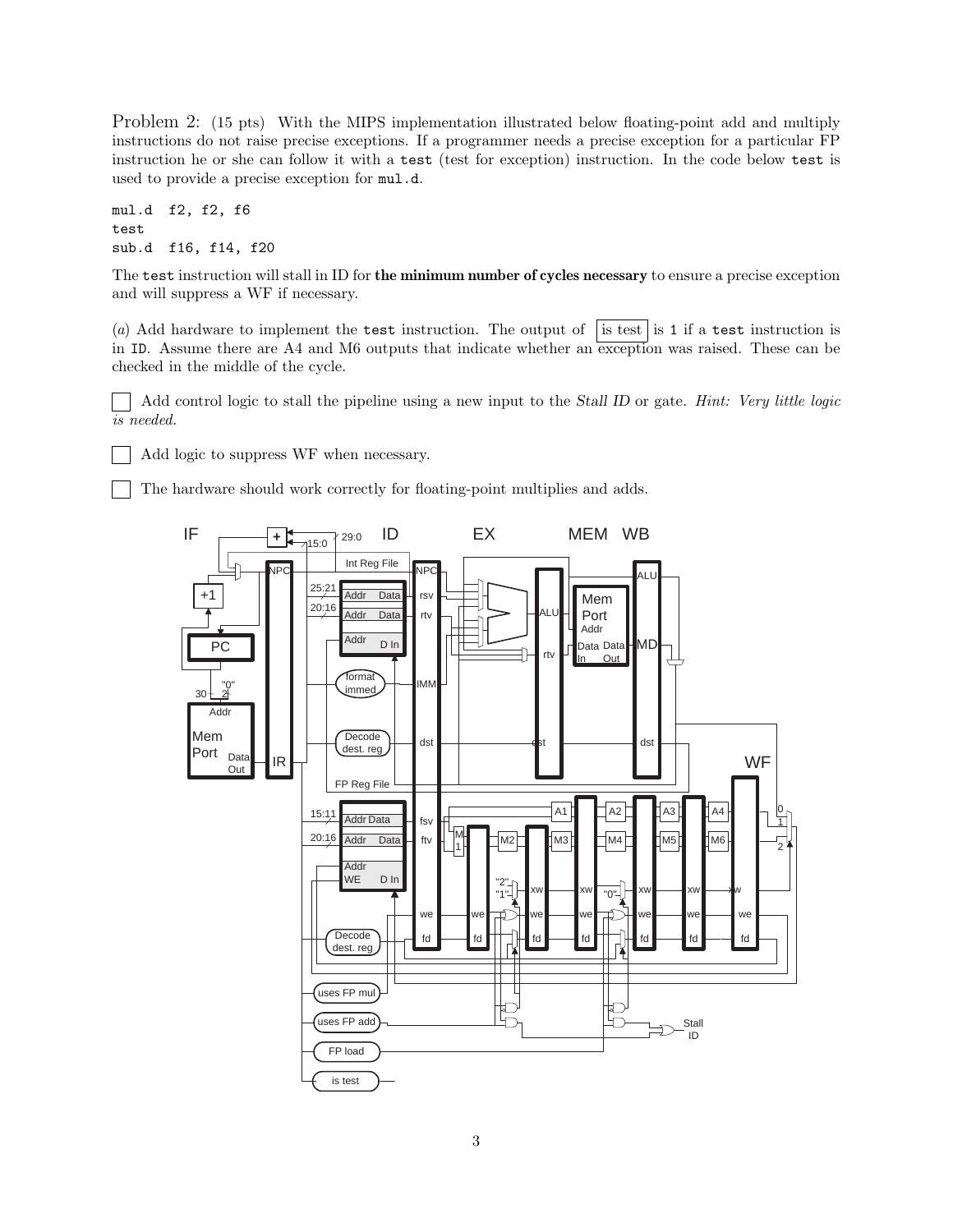Problem 2, continued:

(b) Show an example in which, in a faulty implementation, the test instruction stalls one less than the minimum number of cycles and as a result an exception is not precise.

Example code and pipeline execution diagram, including fetch of first handler instruction.

Explain why the exception is not precise.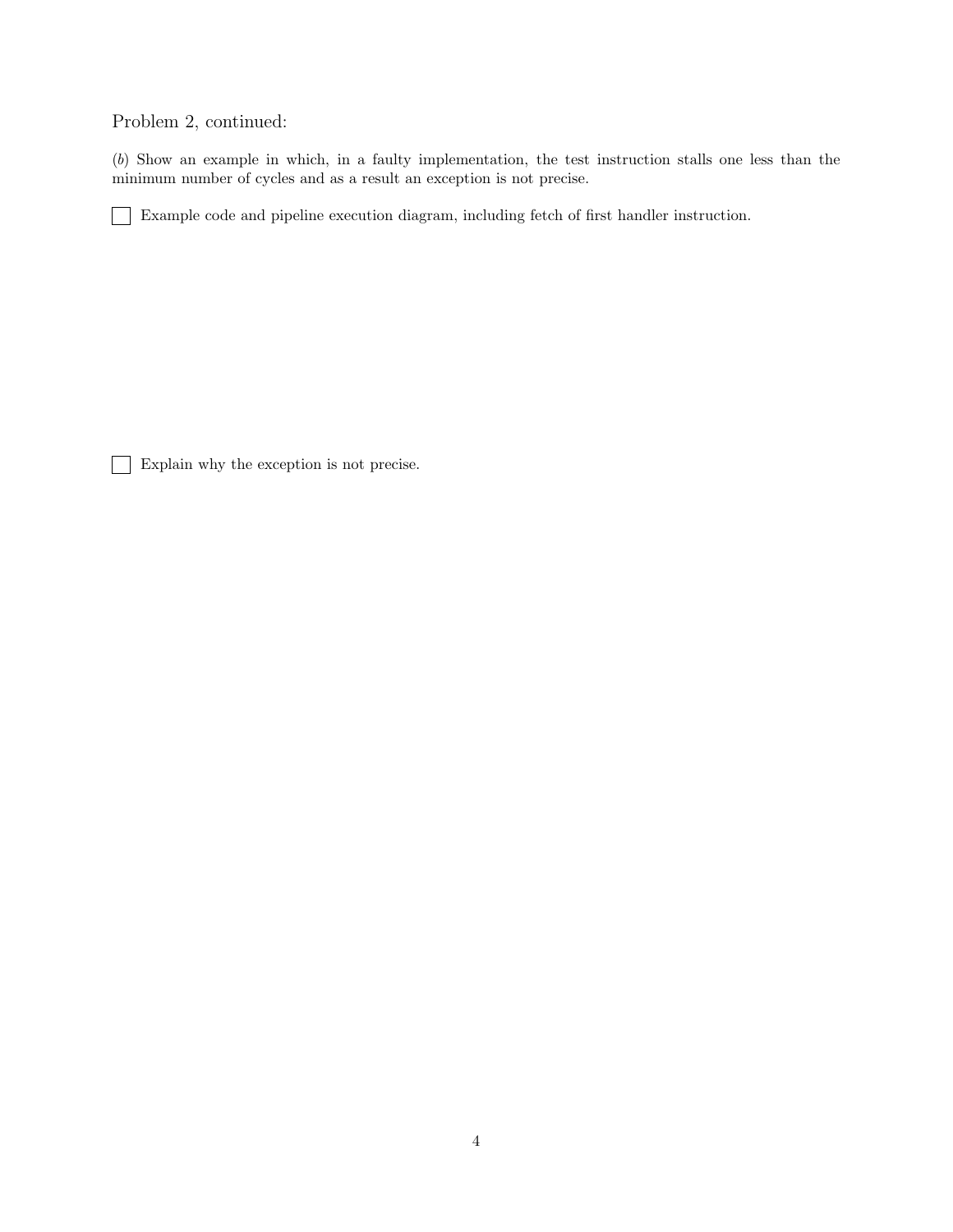Problem 3: (20 pts) The code below has two branches, branch B1 implements a 3-iteration loop with outcome pattern T T N T T N· · ·. The outcome pattern for branch B2 is shown below. Note that B1 executes three times for each execution of B2.

The code runs on three systems, the branch predictor on all systems uses a  $2^{14}$ -entry BHT. One system has a bimodal predictor, one system uses a local history predictor with a 10-outcome local history, and one system uses a global predictor with a 10-outcome global history.

BIGLOOP: Note: B1 and B2 are the only branches in this code. T1: B1: bne r3, r4 T1 .. 3 iteration loop .. # .. no CTIs .. B2: beq r1, r2 T2 N N N T N N T N N N T N N T N N N T N N T N N N T N N T ... T2:

j BIGLOOP

What is the accuracy of the bimodal predictor on branch B2 after warmup?

What is the accuracy of the local predictor on branch B2 after warmup?  $\Box$ 

What is the size of the BHT and PHT, in bits, needed to implement the local predictor? Only take into account the storage need for the branch predictor, omit things like CTI type.

What is the minimum local history size needed to achieve 100% accuracy on branch B2 using the local predictor? Explain.

What is the minimum global history size needed to achieve 100% accuracy on branch B2 using the global predictor? Explain.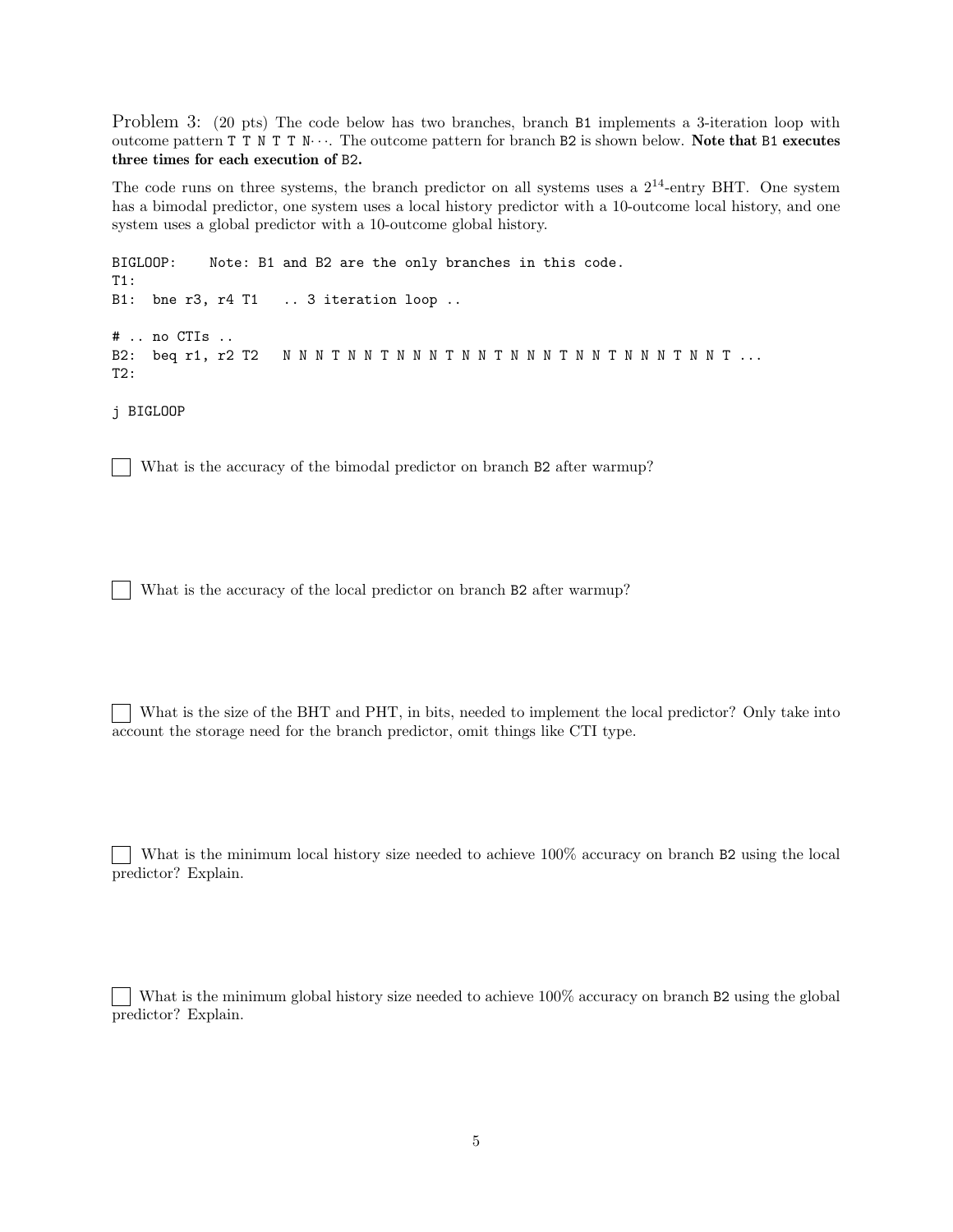Problem 4: (15 pts) Consider two alternatives for improving the performance of our familiar scalar 5-stage implementation: an n-way superscalar implementation or a 5n-stage superpipelined implementation.

(a) Both systems can potentially reduce execution time by a factor of n. Explain how this is achieved for each system in terms of CPI (cycles per instructions), clock frequency, and other relevant factors. The answers might read, "Because of ... the CPI is  $x^2$  times larger which causes ... but ... and so overall execution is n times faster."

Explain how the superscalar system is potentially  $n$  times faster.

Explain how the superpipelined system is potentially  $n$  times faster.

(b) Bypass paths add substantially to the cost of sufficiently large superscalar systems. Provide expressions in terms of n for the cost of bypass paths in both systems. Briefly justify your answers, using a diagram if necessary.

Expression for the cost of bypass paths in superscalar systems, with quick diagram and brief description.

Expression for the cost of bypass paths in superpipelined systems, with quick diagram and brief description.

(c) Ideally the 5n-stage superpipelined system would have a speedup of n (the scalar system would take n times longer than the superpipelined system to run a program). Consider a program that has no nearby dependencies so that the superpipelined system does not have to stall.

Explain why the speedup of the superpipelined system might be  $\frac{t_0+t_1}{t_0+\frac{t_1}{n}}$ , where the clock frequency of our familiar scalar system is  $\frac{1}{t_0+t_1}$ .

Explain what  $t_0$  is likely to be.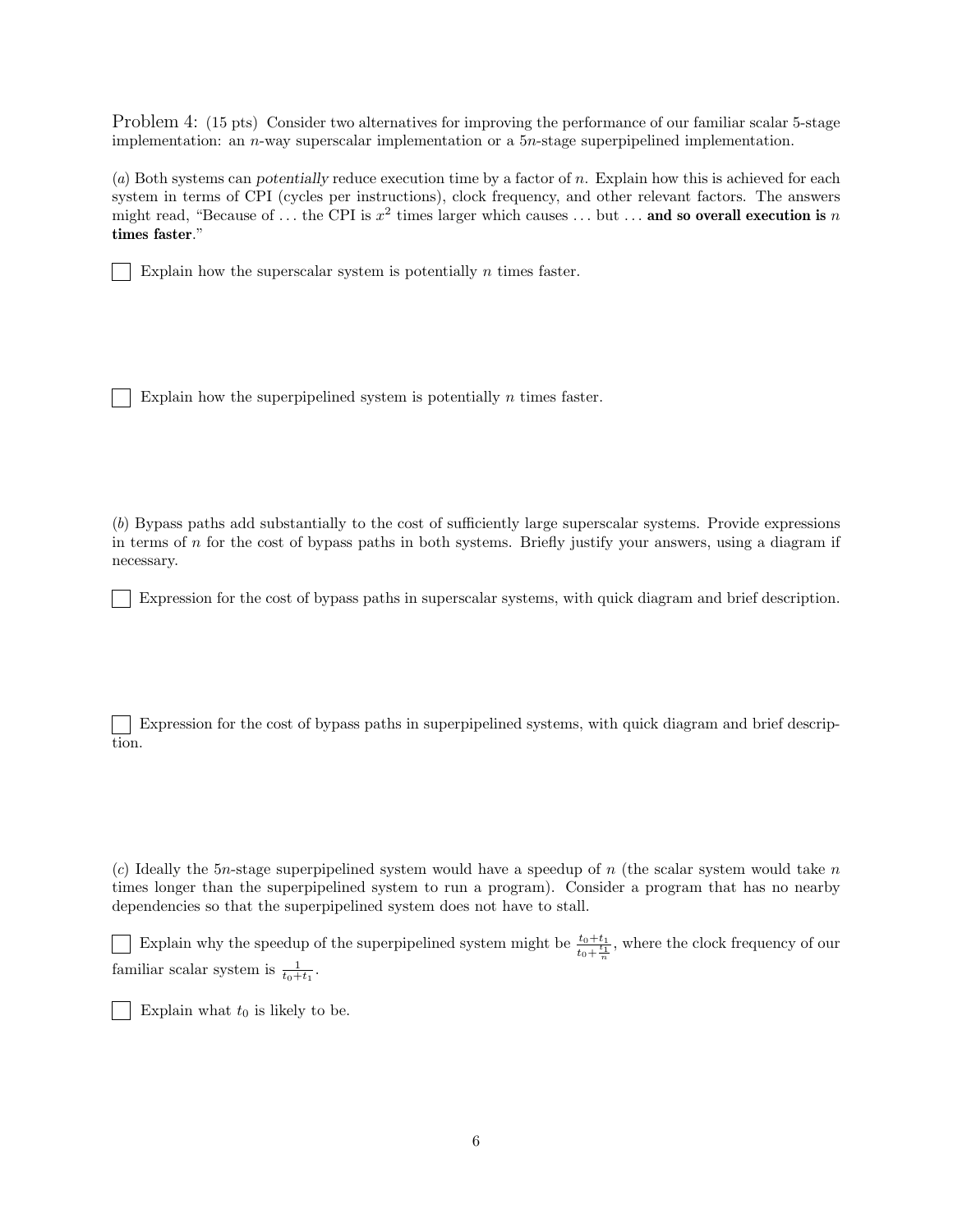Problem 5: (20 pts) The diagram below is for a 4-MiB ( $2^{22}$ -character) set-associative cache with a line size of  $512 (2^9)$  characters, with the usual 8-bit characters.

(a) Answer the following, formulæ are fine as long as they consist of grade-time constants.

Fill in the blanks in the diagram.



Show the address bit categorization. Label the sections appropriately. (Alignment, Index, Offset, Tag.) - 1

Associativity:

Memory Needed to Implement (Indicate Unit!!):

Show the bit categorization for a direct mapped cache with the same capacity and line size.  $\blacksquare$ 

| л<br>$\overline{\phantom{a}}$<br>Auurcoo. |  |  |
|-------------------------------------------|--|--|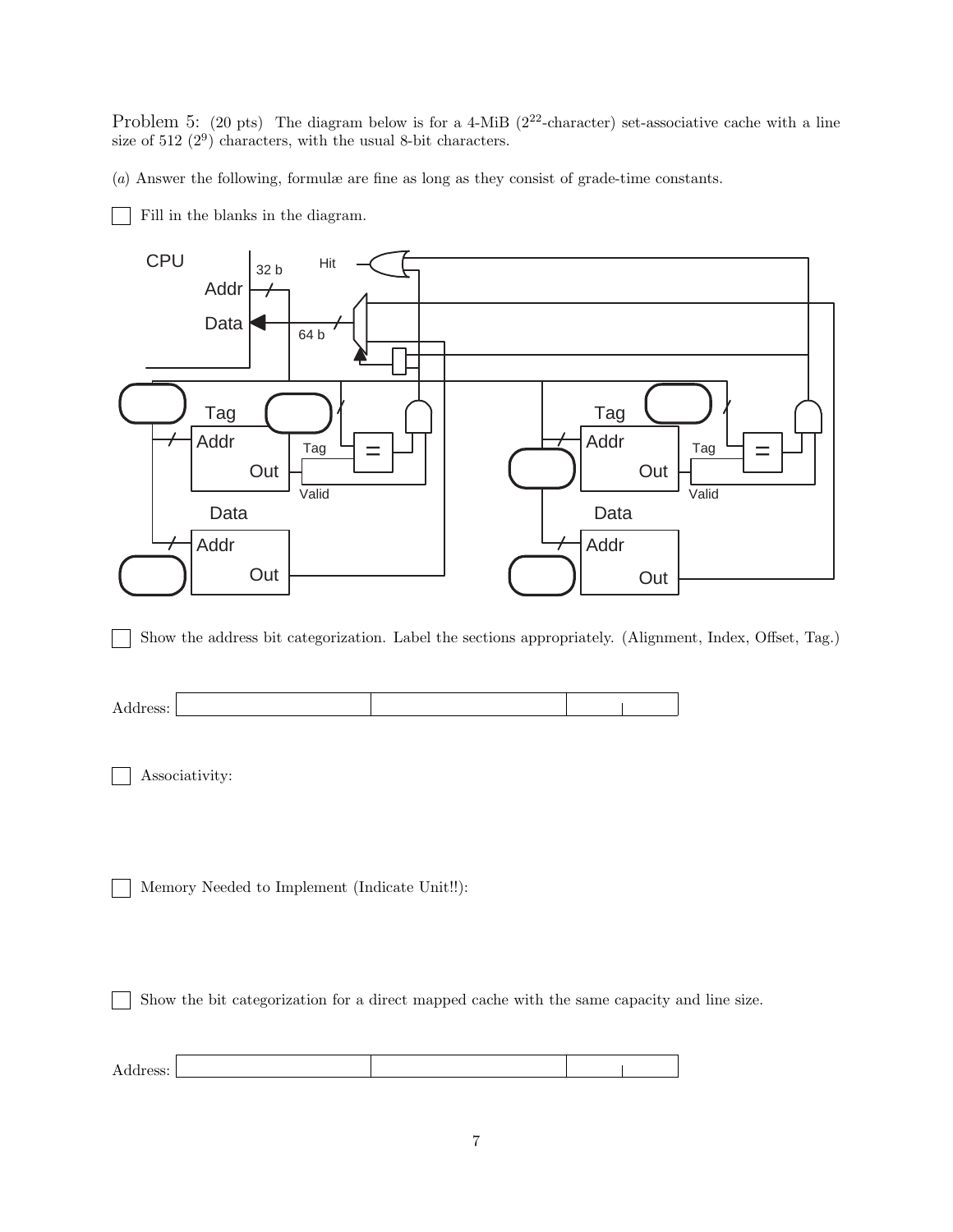Problem 5, continued:

(b) The code below runs on the cache from the first part of this problem. Initially the cache is empty; consider only accesses to the array.

What is the hit ratio running the code below? Explain

```
double sum = 0.0;
short *a = 0x2000000; // sizeof(short) = 2 characters.
int i;
int ILIMIT = 1 \le 10;
                        1/ = 2^{10}for (i=0; i<IILMIT; i++) sum += a[i];
```
(c) The code below runs on a direct mapped (not set-associative) cache with a line size of 512 characters and a capacity of 4 MiB. Grading note: The cache size was omitted from the original problem.

Determine an address for b that will result in a 0% hit ratio when running the code below.

Briefly explain.

```
double sum = 0.0;
short *a = 0x2000000; // sizeof(short) = 2 characters.
short *b = <-- FILL IN
int i;
int ILIMIT = 1 \leq 10;
                   1/ = 2^{10}for (i=0; i<IILMIT; i++) sum += a[i] + b[i];
```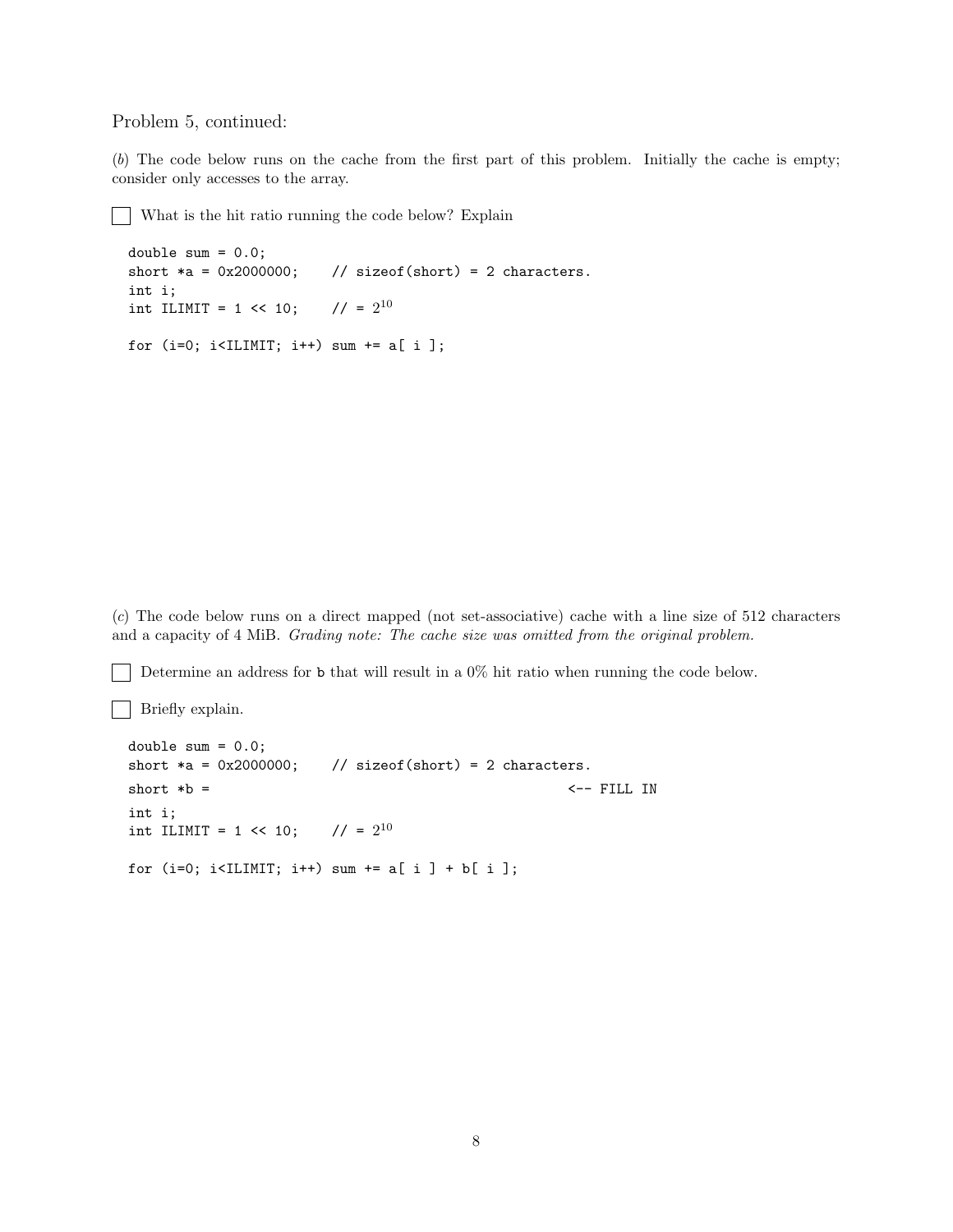Problem 6: (20 pts) Answer each question below.

(a) Describe restrictions (or lack of) on instruction addresses and the placement of instructions that distinguish RISC, CISC, and VLIW ISAs.

![](_page_8_Picture_2.jpeg)

 $\mathbb{R}^n$ 

RISC address and placement restrictions.

Reason for each restriction (if any).  $\Box$ 

CISC address and placement restrictions.  $\sim$ 

Reason for each restriction (if any).  $\mathbf{1}$ 

VLIW address and placement restrictions.

Reason for each restriction (if any).